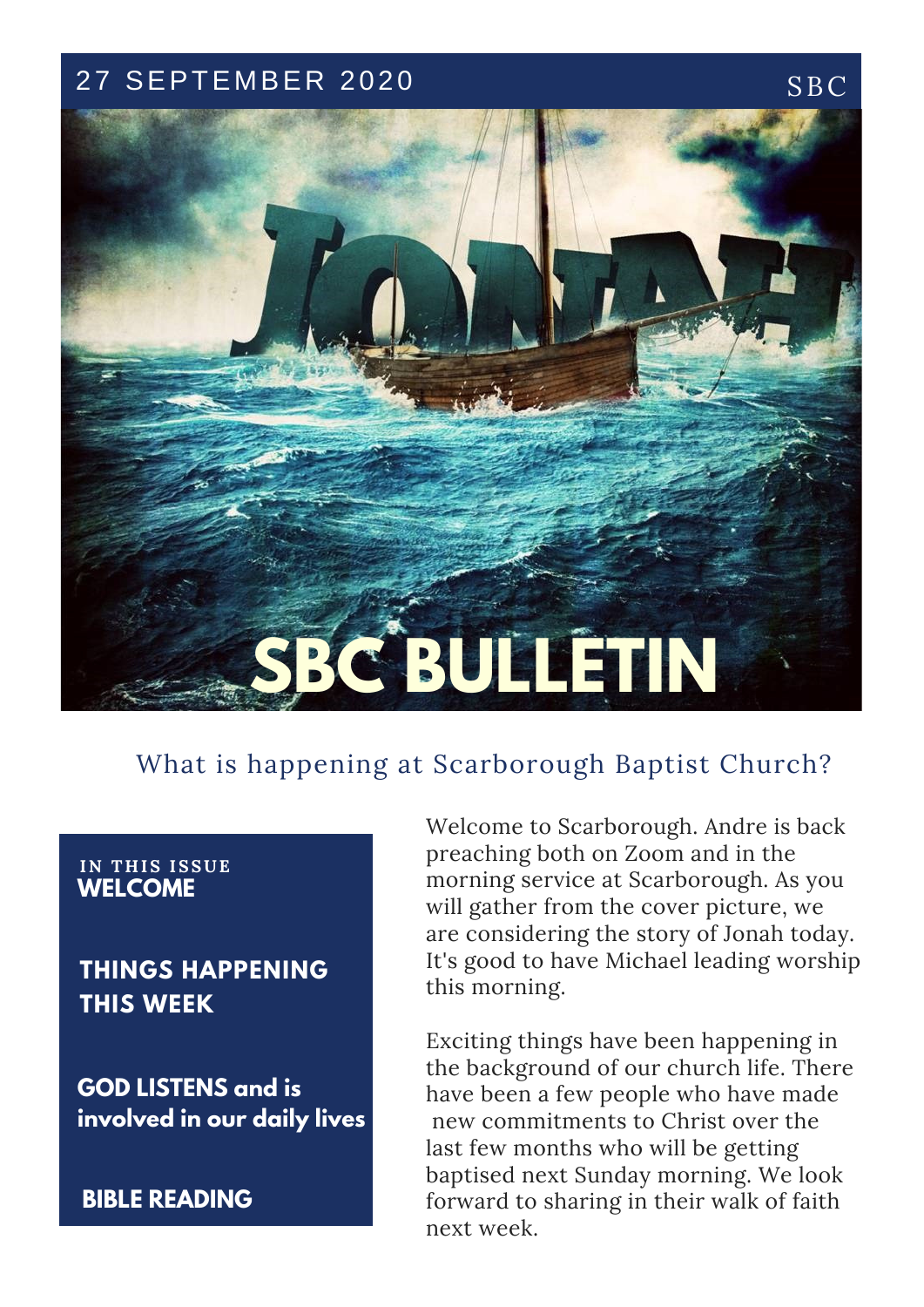# 27 SEPTEMBER 2020 P2

### HAPPENINGS THIS WEEK

#### **SUNDAY**

Prayer meeting before church; Sundays @ Six & service tonight

### **Brighton Kids** continuing on every day.with its holiday programme

#### Next week: **Baptismal service** in the Sunday morning service T H E K I N D O F C H W E P R A Y T O B E P R A Y T O B E P R A Y T O B E P R A Y T O B E

(4 October)

Music Committee meets first Sunday of the month Saturday Prayer Meeting 8am every third Saturday Finance Meeting - once a month Management Meeting - once a month **REVERENDFUN.COM COPYRIGHT BIBLE GATEWAY** Elders' meeting - once a month





Thanks to Lloyd Vandenbrink (See Jonah 1-4) OH JONAH, PLEASE DON'T TELL ME THAT YOU'RE GOING TO WEAR THAT T-SHIRT ALL DAY AT THE BEACH AGAIN



 $08 - 25 - 19$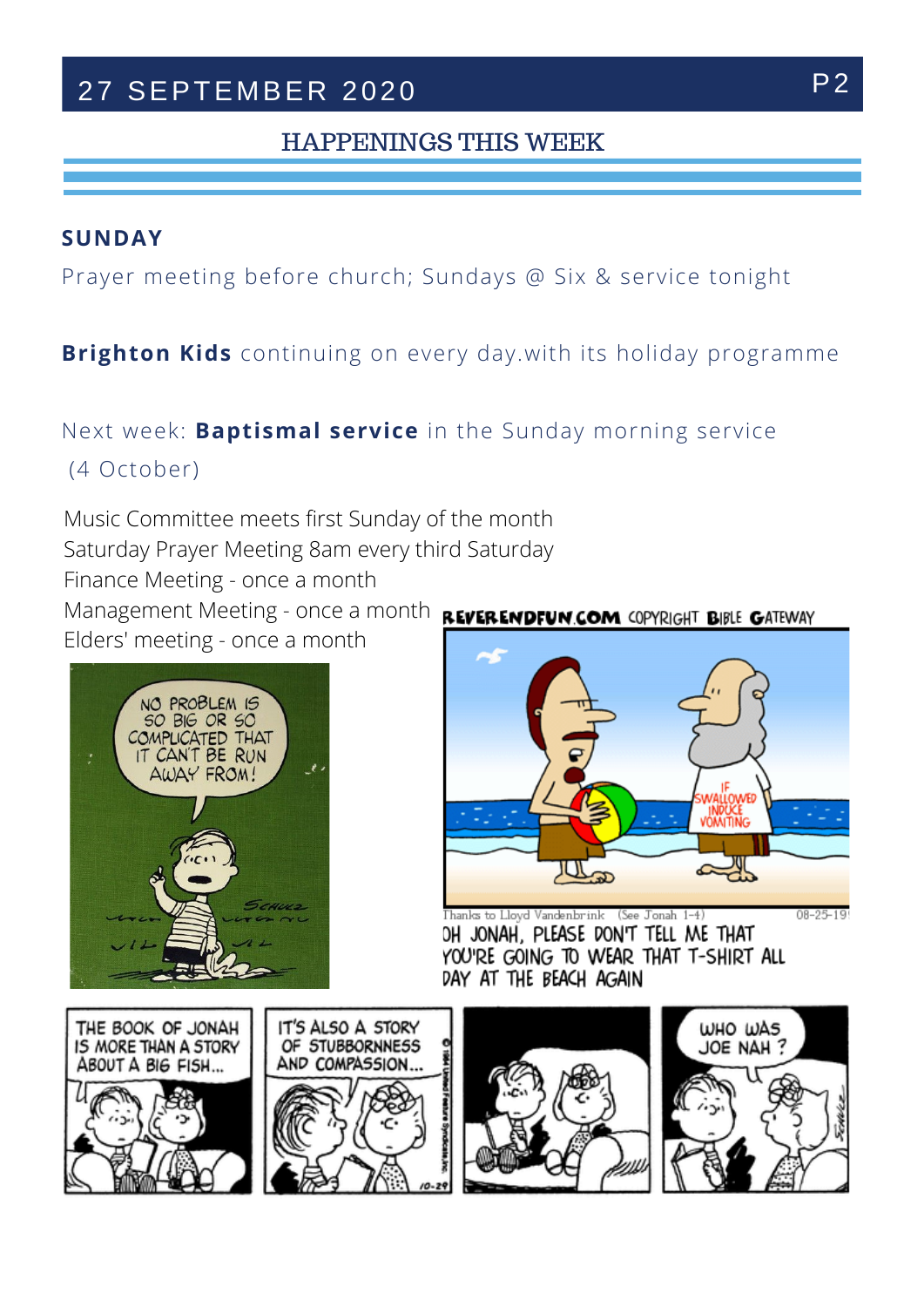# 27 SEPTEMBER 2020 God is involved in our daily lives P3

Many people believe that saying God is in ultimate control of everything means that everything which happens had been predetermined by God. God can never be taken by surprise because he already knows everything from all eternity, they argue. Many people have pointed out that a major implication of this type of thinking is that it means that humans are not really free.

If God knows before the time which decisions people will make, then much of what is written in the Bible about God pleading with his people to repent, must be re-examined. How can God sincerely ask people to repent if he already knows that they will not do so? If one holds this view of a fixed "destiny" then all the choices which God asks people to make in the Bible must be false choices. People may think they are making a choice, but from God's perspective they could never make any other choice. To hold to this view has a profound impact on how we understand ourselves, our choices, our freedom and responsibilities as well as how we view other people.Read John 3: 16-21 again. We can choose to live our lives according to God's Word. God wants us to be his children, but we need to choose this path. We could explore this further at a later stage.

understanding of what it means to be human, not enough attention has been While many have considered the impact of such a deterministic view on our given to considering the implications of such a deterministic understanding of God's rule, on the way we understand the person of God. If God knows everything that will happen before time, then He cannot be affected emotionally by what happens at any moment in time. God would either have to be eternally angry, or eternally sad, or eternally joyful. He could not respond emotionally at any particular time to what people have done or are doing at present. God would be locked up in eternity and not free to engage with the here and now.

In the book of Jonah, however, we see that God does respond in the here and now. He repents of his decision to destroy Nineveh in response to their prayer of mercy. Jonah knew that this was what God was like, always ready to listen to the prayers of people and extend mercy to whosoever asks. That is God's freedom. That is what God is like!